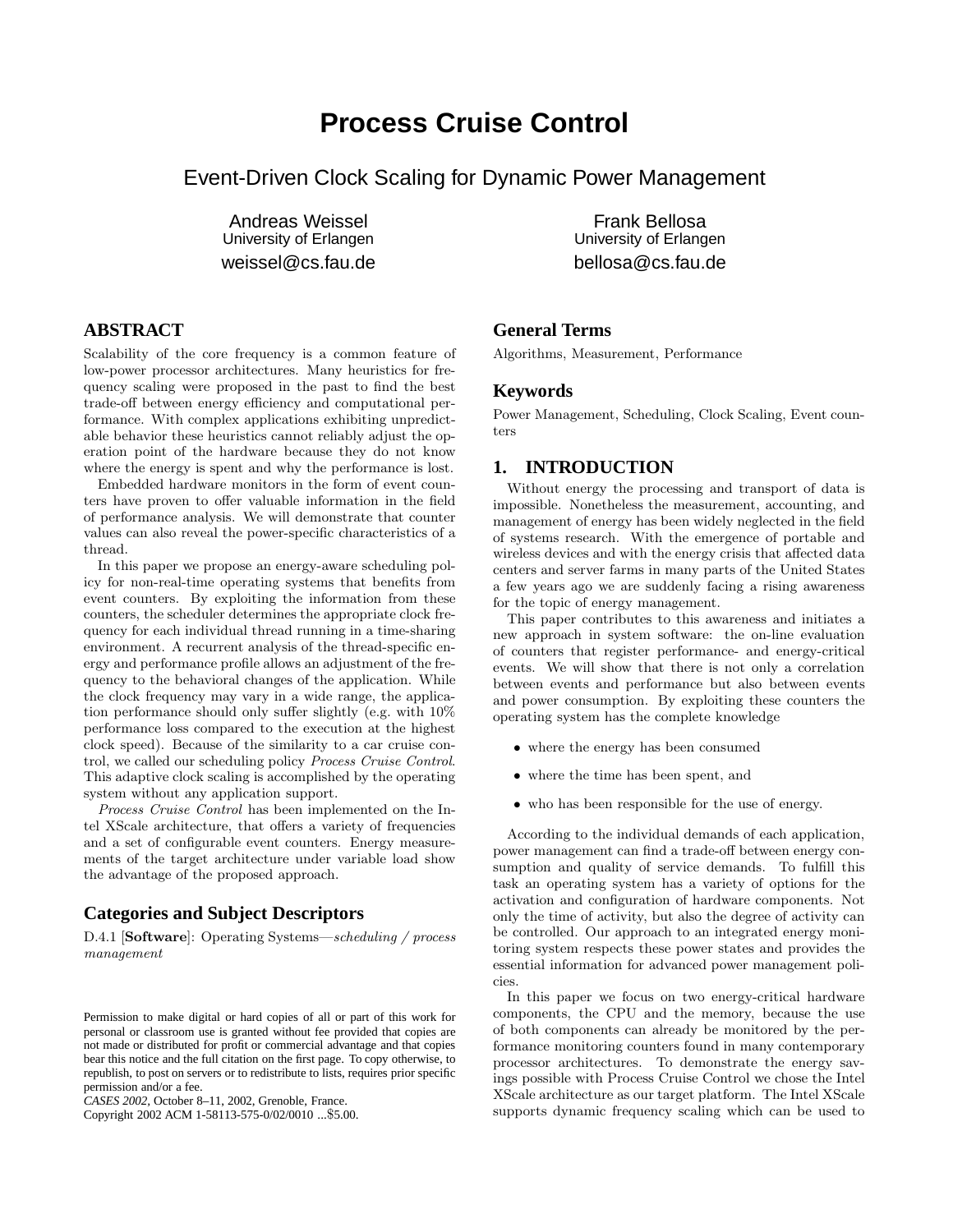save energy. Other architectures like Intel Speedstep-M and AMD Mobile Athlon are ready for Process Cruise Control. With the acceptance of event counters as a prerequisite for reliable power-management decisions we expect more low-power architectures to offer event-counters, some of the counters even specially dedicated to energy profiling.

This paper is organized as follows: In the next section, we investigate the energy characteristics of advanced processor architectures. This motivates our scheduling approach Process Cruise Control that is presented in section 3. In Section 4 we describe the implementation in an embedded Linux operating system and we exhibit energy measurements that validate the benefits of our approach. Finally in section 5, we propose further architectural innovations advantageous for Process Cruise Control.

## **2. ENERGY CHARACTERISTICS OF PRO-CESSOR AND MEMORY**

#### **2.1 Characteristics of Interest**

In semiconductor technology, energy is used whenever current is flowing due to leakage or due to loading/de-loading of capacitors triggered by transistor switch operations. The leakage current depends on static parameters like time, voltage and properties of the semiconductors. In addition to these static parameters the dynamic energy consumption depends on the switching frequency of the gates.

If we want to identify those parts of the CPU/memory complex which contribute significantly to the total energy consumption, we have to look at those parts containing most of the capacitors and those with the highest switching frequencies:

- The processor core executing algorithmic, logical, or control flow operations consumes energy depending on the switching activity within the essential functional units. We expect some relation between energy consumption and clock frequency. However, a major part of the activity and thus energy consumption depends on the type of instructions and their operands. Therefore, we have to keep an eye on the activity of each functional unit.
- *•* If a memory management unit (MMU) is used in a computer architecture for reasons of mapping and protection, the MMU will contribute significantly to the energy consumption as it is built-up from full associative memory that is accessed whenever memory is referenced. Therefore, the energy consumption might depend on the memory-reference patterns of the executed software.
- *•* Caches contribute to static energy consumption depending on their size but also to dynamic energy consumption depending on the frequency of cache references and the associativity of the cache indexing algorithm. The higher the associativity, the more cachetags have to be compared at each cache reference.
- Dynamic random access memory (DRAM) is build up of capacitors to store information. As these capacitors have to be recharged to keep their information, we expect a significant contribution of memory to the static energy consumption depending on the size of memory.

Due to several decode and multiplex stages and the complex transfer and switching activity, we should see a high dynamic energy consumption of DRAM.

To satisfy memory requests, data has to be transferred between the data-rows which make up a memory bank and the sense amplifiers. Several decode and multiplex stages have to be passed to move data to the output drivers and from the receiver registers. Because of this comprehensive transfer and switching activity, we should see a high dynamic energy consumption of DRAM.

Advanced memory modules (e.g., RDRAM) also offer several low-power states which differ in the latency to re-activate the memory module again. In a low-power state some parts of the address-logic and the bus connectors of the module are shut down. This saving in passive energy consumption has to be paid by a higher access latency.

• The interconnection network (e.g., the bus system) contributes mainly to the dynamic energy consumption as the capacitance of the bus-lines has to be loaded (unloaded) at each bus cycle. Therefore, we expect an energy consumption which is related to the activity level of the interconnect.

As we want to influence the energy efficiency of a system by a task specific clock frequency we have to identify

- which components benefit from clock scaling and those which do not.
- which components are used by a specific task.
- *•* which consequences on the speed of executions a variation in clock speed will entail.

To identify the energy-specific characteristics of a system with configurable clock speed that also offers the opportunity for performance analysis and event-driven energyaccounting, we explored the energy consumption of an Intel IQ80310 system [14].

The Intel XScale 80200 processor used in this system can operate at clock speeds from 333 MHz to 733 MHz [12], [11], [13]. The high-speed core clock is produced by a programmable clock multiplier. Changing the clock frequency is done by writing the multiplication factor into a configuration register. Although the processor can operate at different core voltages depending on the selected core frequency, we could not scale the voltage when modifying the clock frequency (dynamic voltage scaling DVS), because the voltage could not be adjusted with the IQ80310 evaluation board. To get an idea of how much additional energy can be saved by voltage scaling, we calculated the minimum possible energy savings which can be achieved by reducing the core voltage to the values given in the Intel 80200 datasheet [13].

The processor instruction set is compliant to the ARM V5TE instruction set. It implements a 32-KByte, 32-way set associative data- and instruction cache with a line size of 32 bytes. The policy of the data cache is configured to write-back. The instruction and data MMU implements a 32 entry full associative TLB. The processor offers performance monitoring counters to register events like executed instructions, cache references & misses, and memory requests.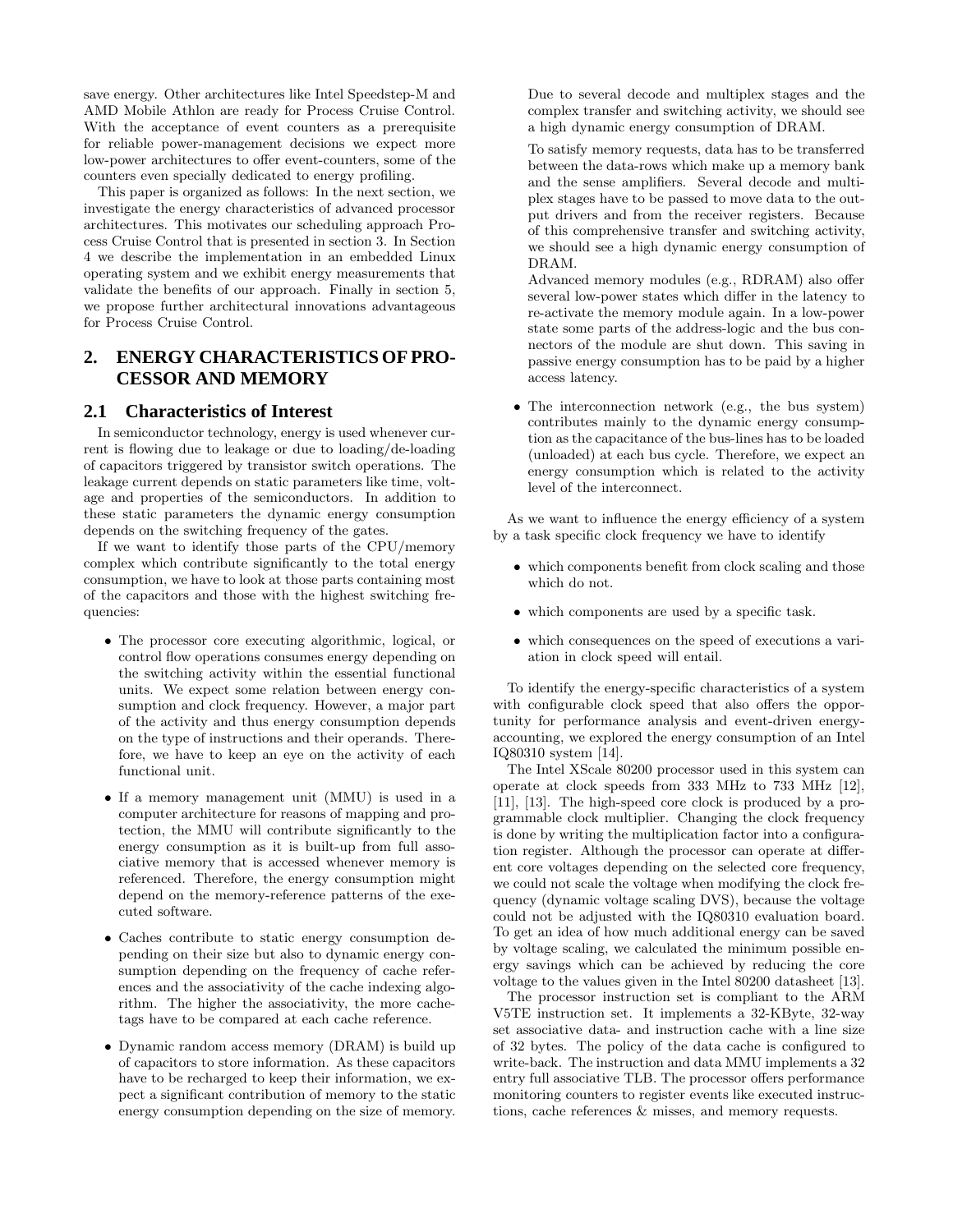Currently several microprocessor architectures support dynamic frequency scaling and performance monitoring. Some offer a wide variety of selectable speeds as for example the Athlon 4 PowerNow! and the Alchemy Au1100 from AMD. Others like Intel's Pentium III and 4 with Speedstep Technology at the time just distinguish slow and fast modes. Transmeta's Crusoe Processor is not a candidate for Process Cruise Control because frequency and voltage scaling (LongRun Power Management) is performed internally as part of the code morphing engine [5].

### **2.2 Measurement Set-Up**

The 80200 processor is available with the Intel IQ 80310 evaluation platform. The IQ80310 system is built up as a PCI board plugged into a PCI slot of a host PC or PCI backplane. The power is supplied by the 3.3 V supply voltage pins of the PCI slot. This modular form, in contrast to closed systems like laptops or notebooks, makes powermeasurement possible.

To measure the energy consumption, a sense resistor of low resistance (0.02 Ω) is placed in series with the power supply for current measurement. A data acquisition system with a sampling frequency of up to 3000 KHz guarantees a high temporal resolution of the measurements. To separate the static (idle) power of the processor, chip-set and memory from the dynamic (active) power, we measured the power consumption when the processor is in the idle-state and the dynamic part when the CPU is busy. Just the dynamic power consumption is essential for further investigations in this paper. The idle power is constant for all clock frequencies.

Apart from the dynamic energy consumption of the CPU and memory, our measurements also comprise the dynamic energy consumption of the voltage regulators and the chip set.

#### **2.3 Basic System Energy Characteristics**

Goal of the basic measurements is to determine the variation in the power consumption of the processor and the memory. We executed several simple micro-benchmarks that involve different sets of functional units. During all the runs the processor was constantly busy. For the presentation in this paper we selected some micro-benchmarks which exhibit interesting characteristics of today's computer architectures (see figure and table 1).

First, we ran an arithmetic test (add reg) doing arithmetic operations with all operands in registers, followed by a synthetic application (goto label) to investigate the influence of branches on the energy consumption. One of the tests (call function) passes parameters to subroutines. As the stack is used to pass parameters we see a mix of normal operations on registers, branches and cache references. Finally several tests were executed that trigger read and write cache- and memory-operations (read, read/write L1 cache and memory).

The dynamic power consumption of the low-power XScale system (see figure 1) is quite stable for CPU intensive applications without main memory requests. Here the power drain ranges between 570 mW and 800 mW at a clock frequency of 733 MHz. As soon as the main memory serves requests, the memory controller and the SDRAM module are involved. This leads to a boost in energy consumption up to 1220 mW.



**Figure 1: IQ80310 board power breakdown (dynamic CPU & memory power consumption)**

| benchmark      | instr.      | branches    | $L1$ ref.   | mem.req.    |  |
|----------------|-------------|-------------|-------------|-------------|--|
|                | $per \mu s$ | per $\mu$ s | per $\mu$ s | per $\mu$ s |  |
| add reg        | 680         | 12          |             |             |  |
| goto label     | 313         | 104         |             |             |  |
| call function  | 379         | 52          | 143         |             |  |
| read L1 cache  | 548         | 46          | 182         |             |  |
| $r/w$ L1 cache | 578         | 38          | 307         |             |  |
| read memory    | 85          |             | 28          | 3.7         |  |
| $r/w$ memory   | 43          | 3           | 23          | 4.3         |  |

**Table 1: rates of characteristic events**

Four factors which can be monitored with the performance monitoring counters seem to influence the energy consumption (see table 1): the rate of executed instructions, of executed branches, of data cache references and the rate of memory requests. While the number of executed instructions seems to have no impact on energy consumption, the frequency of branches (when executing goto label), the activity of the MMU and the caches (call function, read, read/write L1 cache) increases the energy needs of the processor core.

The values of the typical power dissipation given in the datasheet of the Intel 80200 processor [13] coincide with our measurements of the benchmarks call function and goto label.

## **2.4 Energy/Performance Characteristics**

The effect of frequency scaling on the performance and system energy consumption is demonstrated in figures 2 and 3.

Figure 2 shows a linear increase in performance for all CPU- and cache intensive applications. Doubling the clock speed results in twice the performance. In the same way the dynamic energy consumption rises linear with the clock frequency for those applications (see Figure 3).

While memory intensive applications show the same linearity in energy consumption they suffer in performance because the processor stalls in a busy mode while waiting for memory requests to be served. Up to four 32 byte read requests can be outstanding in a fill buffer before the XScale 80200 needs to stall. Furthermore 8 write buffers of 16 bytes help to buffer data while the bus is not available. The read memory application can tolerate the memory latency to a certain degree because of the fill buffer, whereas the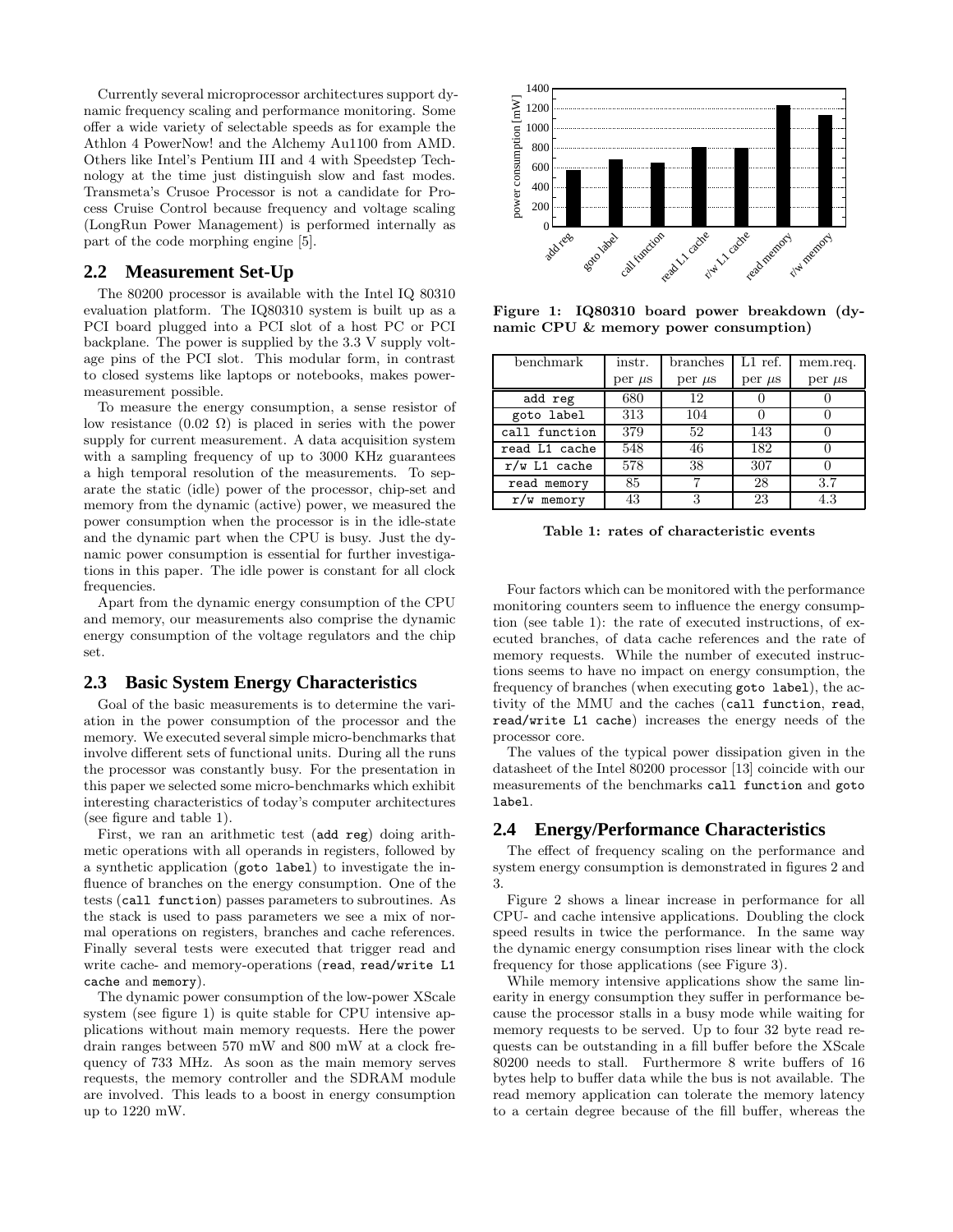

**Figure 2: relative application performance at various clock speeds**



**Figure 3: power consumption of the IQ80310 board (XScale 333-733 MHz) at various clock speeds**

read/write memory application stalls for each new allocated cache line because a dirty cache-line has to be written back to memory before a new one can be stored.

To show the relation between application performance and energy consumption, the energy consumption is divided by the application performance and normalized relative to the value at 733 MHz (see figure 4). We call this value the energy performance ratio. An energy performance of ep at a certain clock speed cs means that running at cs MHz needs ep% of the energy to fulfill the task at 733 MHz.

CPU intensive applications operate energy efficiently at all clock speeds. They are even a little bit less efficient  $(ep)$  $= 105\%$ ) at lower clock speed. The reason is the constant overhead of periodic kernel activities (e.g., timer interrupt processing). The percentage of cycles for these operating system activities rises with slower clock frequency and fewer cycles remain for the execution of the applications. Consequently it requires slightly more energy to execute the application at low speed.

From the point of energy efficiency it does not pay off to run the CPU and cache intensive applications at lower clock speed. Therefore we can run those applications at the highest speed.



**Figure 4: relation between application performance and energy consumption**

The more memory requests are issued by an application the more it pays off to drive the application at low speed. Energy savings of  $22\%$  (ep = 78% for read/write memory at 333 MHz) to complete the same task are possible without a substantial reduction in application performance (4% performance loss for read/write memory at 333 MHz as shown in figure 2).

Depending on the memory reference characteristics of an application we can save a significant amount of energy without severe losses in performance by running the application at the suitable clock speed.

## **3. PROCESS CRUISE CONTROL**

Performance and energy consumption at variable speeds are two characteristics which are correlated, but the degree of correlation depends on the use of performance- and energy-critical hardware components. Only if the operating system knows the component-specific usage patterns of each of the managed execution entities (threads or processes), it can find the best energy/performance trade-off and select the right speed of execution.

## **3.1 The Policy Model**

Our approach to find the patterns is the on-line evaluation of event-counters. For a specific architecture we have to find a set of countable events that characterize the behavior of a thread concerning performance and energy consumption when the thread is executed at various clock frequencies.

The rates at which these events can happen at a certain clock frequency span a multidimensional space which describes all the potential patterns a thread could exhibit. For each point in the space we can find the proper clock frequency that minimizes the energy consumption for a given performance requirement (the optimal (clock) speed).

We are facing the challenge to partition this space into domains with equal clock frequency and to describe these partitions (frequency domains) in a way that the scheduler of the operating system can determine the clock speed of a specific thread by a fast mapping from event rates to clock frequencies. The optimal speeds for the various event rates and, consequently, the resulting partitions depend on the restriction in performance loss. The current set of partitions defines the model policy.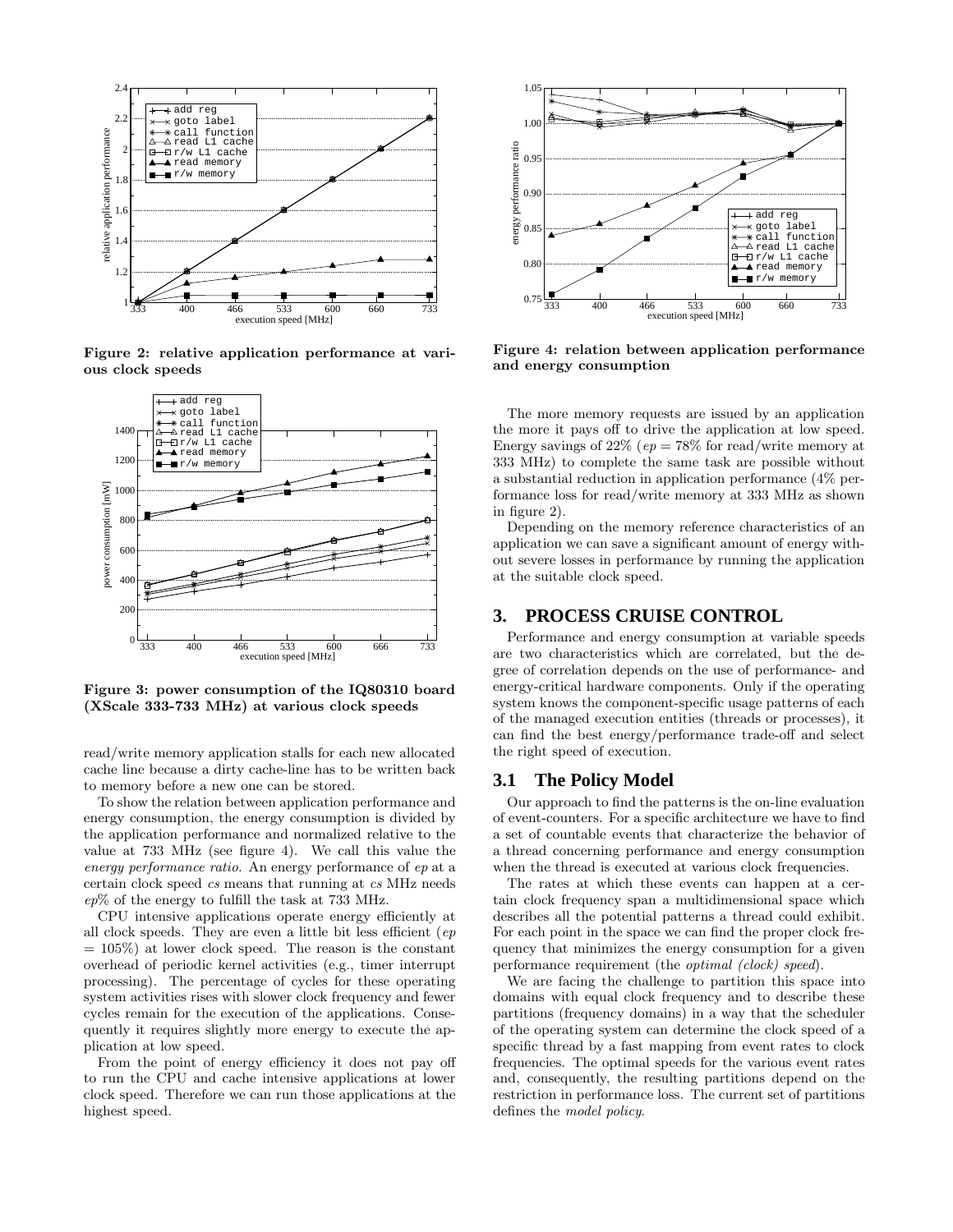

**Figure 5: Process Cruise Control loop**

A scheduler implementing Process Cruise Control adapts the clock speed when switching from one thread to another. The new frequency is determined by a periodic evaluation of the event rates in the latest history of the thread. Therefore the scheduler has to find the frequency domain that matches all the event rates of the thread.

We saw that while the energy specific characteristics of a single thread change only slowly over time, the characteristics of concurrently running threads alter frequently and show a wide variation. For a single thread it is sufficient to analyze the behavior of this thread at each context switch. Our approach respects the variation in behavior by adapting the clock speed at each thread switch according to the characteristics of this thread. This guarantees an optimal speed adaptation.

The data flow in figure 5 shows the relation of the Process Cruise Control model to a car cruise control or any other controlled system. Sampled event rates along with corresponding execution speeds run into the model policy. An optimal speed prognosis is made and applied to the application. Again, the new CPU speed is fed into the model along with newly measured event rates closing the loop of control.

To summarize, our approach can be outlined as follows:

- 1. Determine the correlation between the rates of different events and both performance and energy consumption.
- 2. Identify the lowest possible clock frequency (the optimal speed) for a certain combination of event rates under an user-specified upper bound for performance degradation.
- 3. On each task-switch, scale the clock frequency according to the pre-computed optimal speed for the threadspecific event rates.

### **3.2 XScale Frequency Domains**

The Intel XScale 80200 processor implements one clock and two event counters. Under these restrictions, and considering the energy/performance characteristics of section 2.4 and table 1, the selection of the following events is recommended:

• The *memory requests per clock cycle* clearly indicate the degree of memory use. The higher the rate of memory requests the more the energy performance will benefit from a reduction in clock speed.



**Figure 6: XScale frequency domains**

• The *instructions per clock cycle* indicate the sensitivity for a performance loss due to speed reduction. The lower the rate of executed instructions the less the performance of a thread will suffer from a reduction in clock speed.

Cache misses as an indicator for energy consumption can not be used because several event counters for all types of energy-relevant cache events are not available on the target architecture. Furthermore several counters for different cache events would have to be monitored in parallel. Therefore we used the counter for memory requests because they showed the best correlation to energy consumption.

To span the space of both event rates we constructed micro benchmarks producing various event rates. For each clock speed, we determined the event rates for each of these benchmarks.

The next step is to find the minimal clock speed which can be tolerated for given performance requirements. For our tests we chose 10% as an acceptable performance loss.

The last step is to partition the two-dimensional space into frequency domains.

We chose a simple approach with matrices that define the frequency domains (for an example see figure 6). The dimensions of the matrix are the event rates, the percentage of instructions per cycle, ranging from 0% to 100%, and the percentage of memory requests per cycle, ranging from 0% to 3% (this is the maximum value achievable by artificial micro benchmarks). A simple matrix look-up operation yields the optimal clock speed.

## **4. PROCESS CRUISE CONTROL IN LINUX**

#### **4.1 Implementation**

The enhancement of Linux 2.4.18 to support event-driven frequency scaling comprises several modifications, summing up to almost 1000 lines of code:

*•* Context switch routines and kernel data structures are modified to collect and hold, for each thread, the values of the two available performance-monitoring event counters and the clock speed. Thread-specific event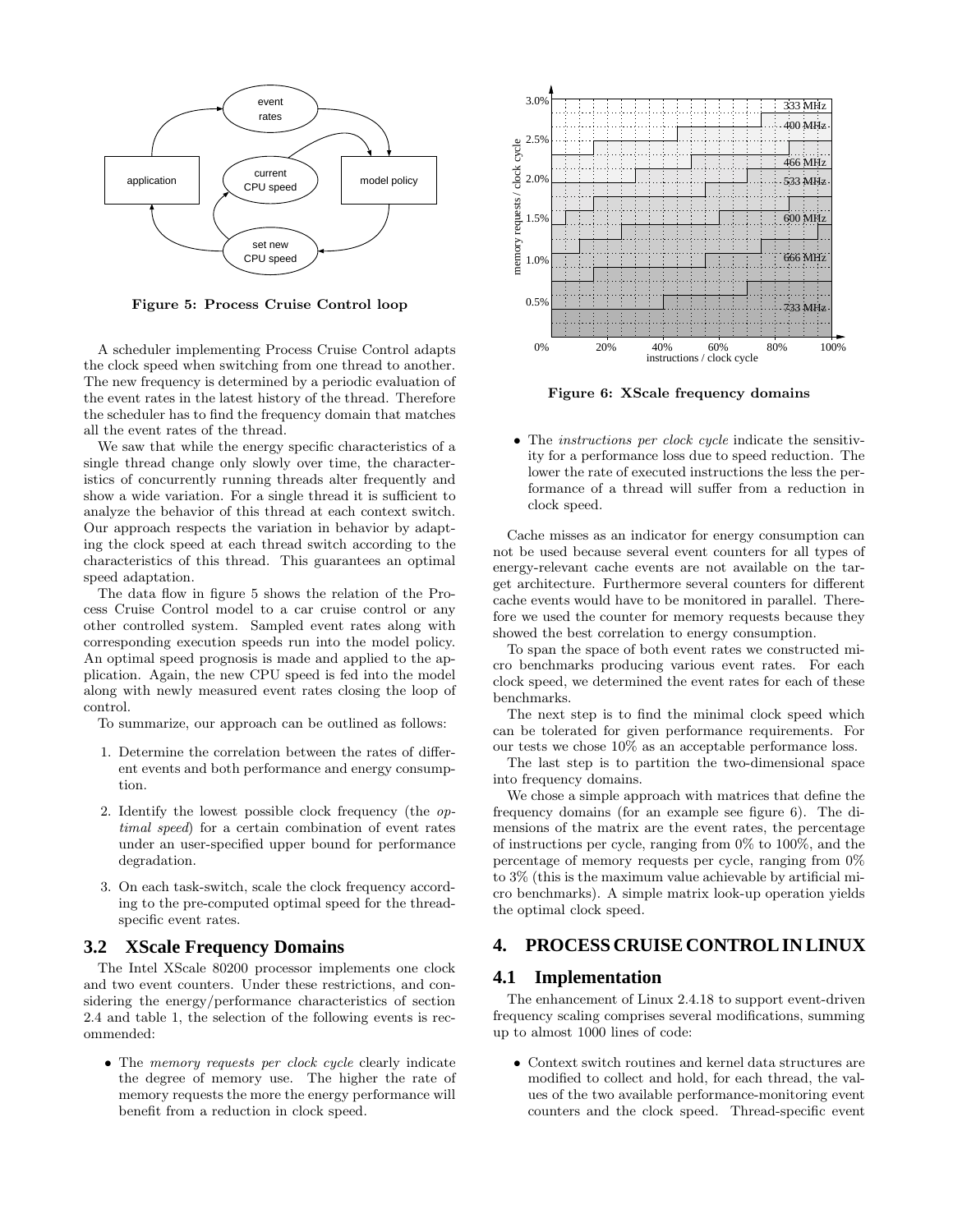| modules                | overhead in cycles          |
|------------------------|-----------------------------|
| Linux scheduler        | > 26000                     |
| Process Cruise Control | $3000 - 4000$               |
| eread perf. counter    | 200                         |
| switch frequency       | $1000 - 2300 (= 3.1 \mu s)$ |

**Table 2: overhead of Process Cruise Control**

counters are updated within the timer interrupt processing.

- *•* The computation of the event ratios and the determination of the optimal clock frequency of the current thread as well as the speed adjustment for the next thread to run is performed in the main task switch routine (schedule()).
- *•* Each thread can be configured to run at a threadspecific fixed speed or to run with dynamic eventdriven clock-scaling. We extended the context switch routines for thread-specific speed tuning and offer the necessary user-interfaces (/proc/scale).
- The determination of the optimal clock frequency with respect to the thread-specific event rates is done by look-up tables (matrices) in the Linux scheduler. The content of these tables can be set during runtime by the module policy which provides an interface in the /proc-filesystem. A default model policy is provided.

With all these modifications to the Linux scheduler there arises the overhead question. Two modifications contribute to the overhead (see table 2):

- the determination of the optimal clock frequency (at every thread switch) Division operations are necessary to obtain event rates from the performance counter values and offsets into the policy-matrix from event rates.
- the frequency switch

Our initial implementation increases the overhead of the scheduler by approx. 15% with a high variation due to a variable number of compulsory cache misses.

## **4.2 Measurements**

To show the benefits of event-driven clock scaling we measured the energy consumption and performance of four simple applications to find the optimal clock speed according to external energy measurements. Figures 7 and 8 show the energy/performance characteristics of these applications which exhibit different behavior. find|grep searches for a string in the RAM file system, gzip compresses a shared library, djpeg decompresses a JPEG file to an image file and finally, factor factors a number. We ran the four applications at all possible clock frequencies to determine the energy consumption, performance and the optimal speed according to the allowed penalty of 10% performance loss.

Furthermore Process Cruise Control determined the rate of memory requests and executed instructions. Table 3 summarizes the results. For three tests (find|grep, gzip and factor) Process Cruise Control comes to the same clock speed as the external measurements. One application djpeg

|             |               | Process Cruise Control |         |  |  |
|-------------|---------------|------------------------|---------|--|--|
| application | optimal speed | clock                  | energy  |  |  |
|             |               | scaling                | savings |  |  |
| find grep   | $400$ MHz     | $400$ MHz              | 15%     |  |  |
| gzip        | $466$ MHz     | $466$ MHz              | 10%     |  |  |
| djpeg       | $600$ MHz     | 533 MHz                | 8%      |  |  |
| factor      | $600$ MHz     | $600$ MHz              |         |  |  |

**Table 3: Process Cruise Control clock speed and energy savings**



**Figure 7:** find|grep **(left) and** gzip **(right) energy/ performance profile**

is scheduled with a speed that is one step to low. The application would suffer a performance loss of 12% which is below the tolerated limit of 10%. In almost all cases the optimal clock speed is reached after one or two iterations.

Additionally we designed an inhomogeneous test application which involves several subtasks (see table 4). The split up savings of the individual tasks are shown in figure 9.

As expected, very memory intensive tasks like free db and memcpy gain energy-efficiency from Process Cruise Control without losing measurable performance. Average memory access rates from fill string and file rw result in energy savings with considerable but limited impact on performance.

Tests with low memory access rates as read db, sort db and search db become slowed down considerably. However, constraints for maximum performance loss are satisfied. De-



**Figure 8:** djpeg **(left) and** factor **(right) energy/ performance profile**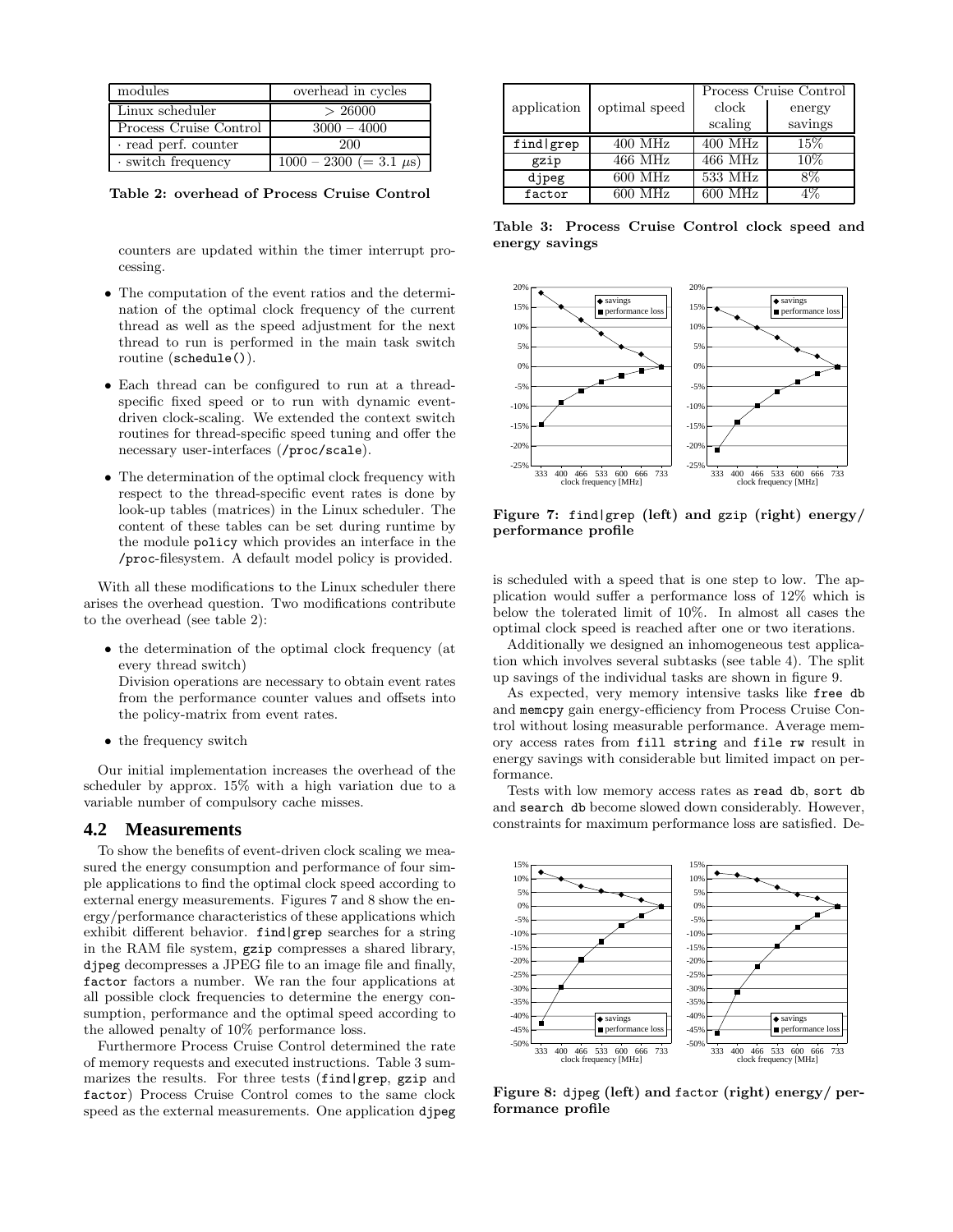| $\overline{\text{sub-task}}$ | description                     |
|------------------------------|---------------------------------|
| loop                         | simple for-loop                 |
| mult                         | multiplication loop             |
| primes                       | Eratosthenes' sieve             |
| file rw                      | write data to a file and verify |
| read db                      | read word database into memory  |
| sort db                      | quick sort                      |
| search db                    | full text search in database    |
| fill string                  | dump word database using strcat |
| free db                      | release memory                  |
| memcpy                       | swap blocks of memory           |

**Table 4: sub-tasks of the inhomogeneous application**



**Figure 9: energy savings of the inhomogeneous application**

pending strongly on CPU speed, the performance of these sub-tasks suffers most, compared to other tests.

Sub-tasks with very low memory access rates like mult, loop and primes are not slowed down making performance loss disappear.

In another test ghostscript was used to convert postscript files to several different device formats. During program run Process Cruise Control switches between clock frequencies very often; the computed optimal speeds range from 333 to 733 MHz. Overall energy savings of 4.5% are achieved while not exceeding 10% performance loss. Figure 10 shows the clock frequency switches during a run of ghostscript.

The runtime behavior of the postscript interpreter is influenced by the content of the postscript file to convert. Therefore the frequency switching pattern of the process run depends on the content and structure of the input file. Figure 11 shows the frequency switches of two runs of ghostscript.



**Figure 10: clock frequency switches for ghostscript**



**Figure 11: ghostscript processing two similar files**

| $\overline{\text{clock}}$ frequ.<br>[MHz] |     |  |  | 333   400   466   533   600   666   733 |     |
|-------------------------------------------|-----|--|--|-----------------------------------------|-----|
| min. core<br>voltage [V]                  | 1.0 |  |  | 1.1   1.1   1.1   1.3   1.3             | 1.5 |

**Table 5: minimum core supply voltages for the Intel 80200 processor**

The processed postscript files both contain one image and text; the only difference is the position of the image in the text. The patterns of the frequency switches reflect the different positions of the image in the source files.

We could prove that it is possible to come very close to the optimal clock frequency by an on-line evaluation of event counters. For the Intel IQ80310 system energy savings of 15% are possible without severe performance impact. If we tolerated a higher performance degradation, the energy efficiency could be improved further.

To get an impression of how much energy can be saved by frequency and voltage scaling, we calculated the minimum additional energy savings which can be achieved by reducing the core voltage to the values given in the Intel 80200 datasheet [13] (see table 5). In previous measurements the core voltage was fixed at 1.5 V.

As can be seen in figure 3, the energy values of the add reg benchmark represent the lower bound in power consumption of the active Intel 80210 processor. We used these values to determine the minimum additional energy savings possible with voltage scaling. Figure 12 shows the results for the applications gzip and factor. The steps in the figure between 333 and 400 MHz, 533 and 600 MHz and 666 and 733 MHz reflect the different values for the minimum core voltages (see table 5).



**Figure 12:** gzip **(left) and** factor **(right) energy/ performance profile with voltage scaling**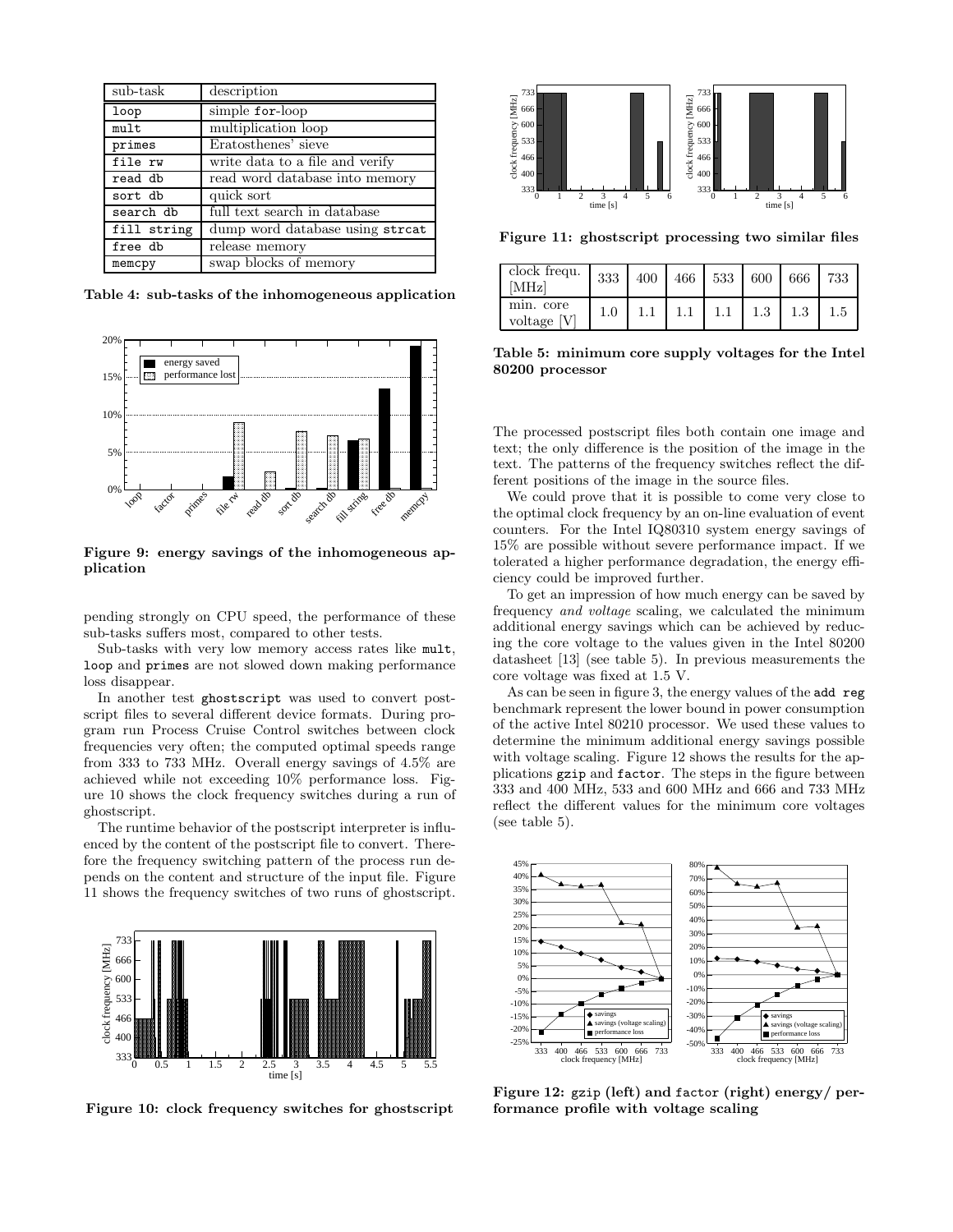## **5. ENERGY MONITORING COUNTERS**

The performance monitoring counters implemented in contemporary architectures hold a number of drawbacks:

*•* The selection of countable events was done to support performance profiling and not energy profiling. Several events which differ substantially in their energy consumption cannot be differentiated. An example are move and arithmetic/logical instructions. Move instructions need less energy, but is takes the same amount of time.

Another example are read and write memory requests which differ in their energy consumption [17]. Event counters should register the type of memory request and the number of row activations in the memory modules.

- *•* Because we use the performance monitoring counters for energy/performance characterizations of threads, they cannot be used for application profiling. Therefore an energy-aware system should implement two sets of counters: a set of performance monitoring counters, and a set of energy monitoring counters.
- *•* The value of the event counters is sampled at special points in the operating system code. Sampling implies some overhead, so we cannot afford to sample at the beginning and at the end of interrupt service routines and other short running kernel activities. Consequently, kernel activity is accounted to the currently running thread which is not beneficial for a precise characterization.

Therefore two sets of energy monitoring counters, one for user- and another for kernel activity, is recommended to reduce the number of sampling points and to increase the accuracy of the characterization.

## **6. RELATED WORK**

This research contributes to the work on system poweranalysis and dynamic clock-scaling for non-real-time systems. The innovative approach is the use of event-counters to enable reasonable energy/performance tradeoffs in a timesharing scheduler.

Event-counters were explored extensively in the context of static performance analysis (e.g., see [1]). The first on-line evaluation of event counters for the purpose of scheduling was reported in [4]. The focus of this work was on cache affinity scheduling in NUMA architectures. Furthermore, the operating system can manage the memory-bandwidth in multiprocessors at run-time if counters provide information about memory requests and memory stall cycles.

Recent work employs event counters for run-time power estimations and energy accounting and throttling [2], [16], [3].

There is a rising number of papers which describe the power measurement of systems which support dynamic clock scaling, partly in combination with dynamic voltage scaling [6], [7], [15], [20].

Several papers cover the topic of scheduling on systems with variable speed. Most of them focus on real-time scheduling [18], [10], [19]. Here the scaling factor is reduced as long as the real-time requirements are fulfilled.

When clock speed becomes a novel system parameter, there is a need for system interfaces to control this parameter. Unlike our simple architecture-specific /proc/scale interface, the BUFScale API [8] offers an architecture independent interface for power system tools and applications.

Gurumurthi developed a complete system power simulator, called SoftWatt, that is built on top of the SimOS infrastructure [9]. As demonstrated in the previous section, the performance monitoring counters of existing architectures impose certain limits on event-driven power management mechanisms like Process Cruise Control. With SoftWatt it is possible to fully exploit the potential of event-driven power management for a complete system.

## **7. CONCLUSION**

In the past, scheduling had a single dimension. The scheduler had to decide which thread of control should run on the CPU. With the emergence of power-sensitive devices we enlarge the freedom of scheduling to a second dimension, the speed of execution to control power-consumption effects. Within the space of decision, the scheduler has to control the execution in a way that the scheduling goals are achieved.

In this paper we have tackled the problem of finding the optimal process-specific execution speed in a time-sharing environment. The more the operating system knows what is going on inside the hardware the better it can react on changing usage patterns. We have identified event counters as the valuable source of information for the operating system scheduler. The reading of event counters and the processing of counter values does not imply a high overhead so we have found a cheap and easy methodology to detect thread-specific usage patterns for power characterization.

Once we have characterized a system according to certain performance requirements, Process Cruise Control determines the optimal clock frequency of a thread according to its patterns.

Our approach does not impose any hints on the application. Process Cruise Control minimizes the energy consumption while it schedules unmodified and uninstrumented code with just minor performance penalties.

A prototype implementation on a low-power Intel XScale evaluation system running Linux shows energy savings of 22% for memory intensive applications. We calculated the minimum energy savings which would be possible with voltage scaling; in this case the energy consumption of memory intensive applications could be reduced by at least 37% with a performance loss of less than 10%. The current implementation can only use a small number of counters that were intended originally for performance profiling. If the operating system technology is ready to deal with a variety of counters it is just a small step to embed new counters which are exclusively devoted to energy profiling.

We expect thread-specific speed settings in combination with event-driven energy profiling to become an essential element of future operating systems for power-sensitive devices.

### **8. REFERENCES**

[1] J. Anderson, L. Berc, J. Dean, S. Ghemawat, M. Henzinger, S.-T. Leung, R. Sites, M. Vandervoorde, C. Waldspurger, and W. Weihl. Continuous profiling: Where have all the cycles gone? ACM Transactions on Computer Systems, 15(4), November 1997.